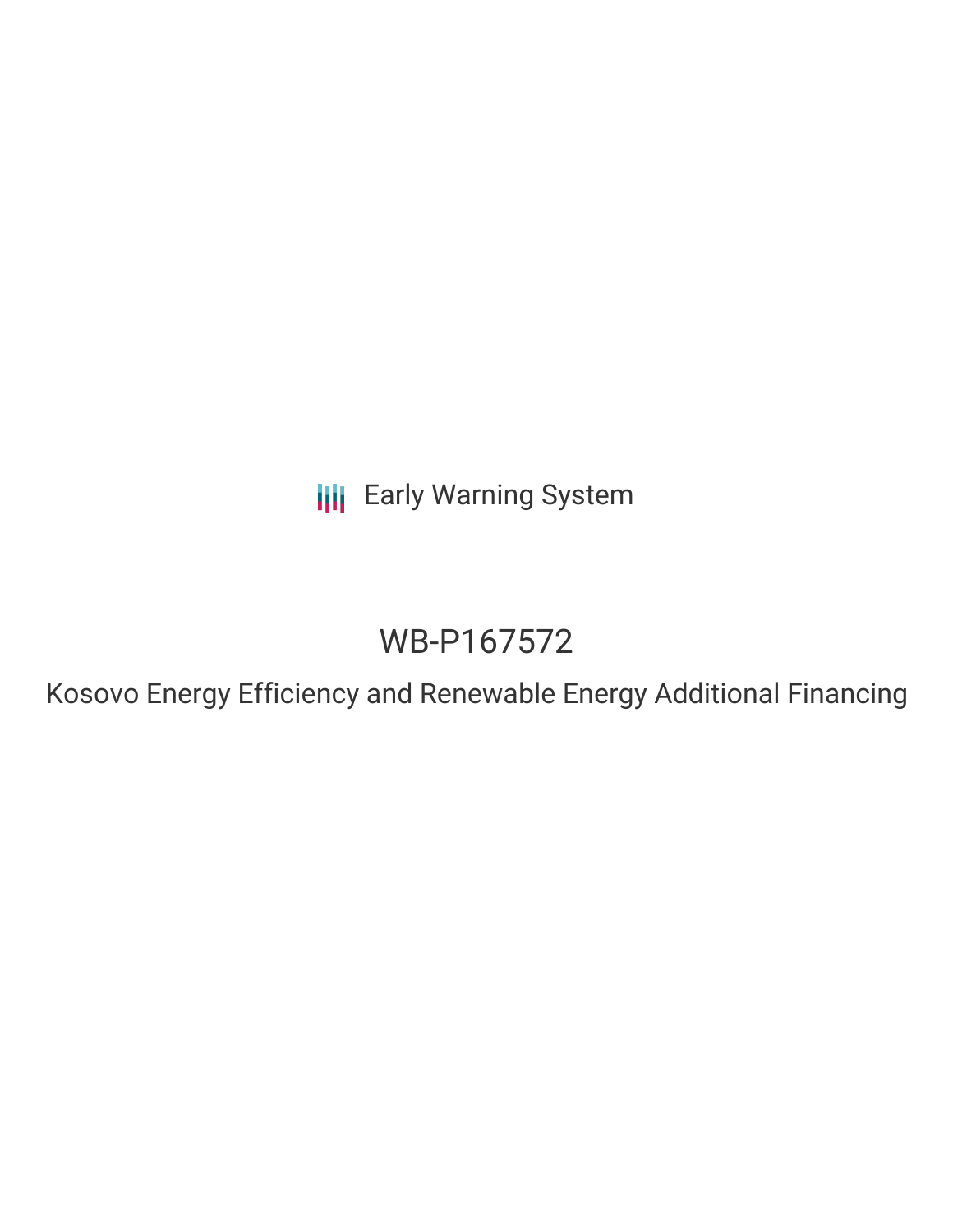

# **Quick Facts**

| <b>Countries</b>               | Kosovo                                   |
|--------------------------------|------------------------------------------|
| <b>Financial Institutions</b>  | World Bank (WB)                          |
| <b>Status</b>                  | Proposed                                 |
| <b>Bank Risk Rating</b>        | B                                        |
| <b>Voting Date</b>             | 2020-01-21                               |
| <b>Borrower</b>                | Republic of Kosovo                       |
| <b>Sectors</b>                 | Construction, Energy, Law and Government |
| <b>Investment Type(s)</b>      | Loan                                     |
| <b>Investment Amount (USD)</b> | $$10.29$ million                         |
| <b>Project Cost (USD)</b>      | \$10.99 million                          |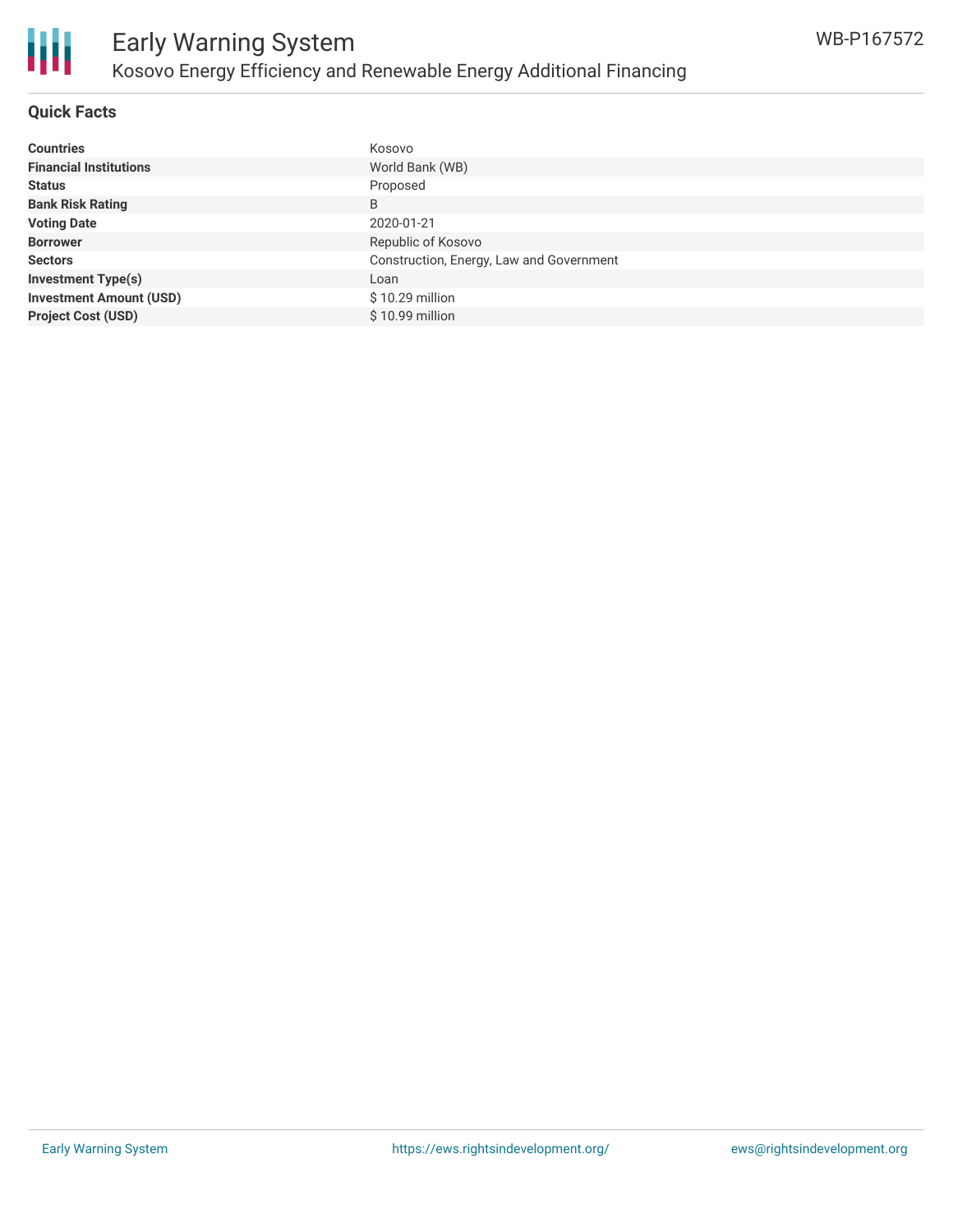

### **Project Description**

According to Bank documents, this project provides financing to Kosovo to reduce energy consumption and fossil fuel use in public buildings through energy efficiency and renewable energy investments, and enhance the policy and regulatory environment for renewable energy and energy efficiency.

Components include renovation of central-owned and municipal government buildings, and support to the Ministry of Environment and Spatial Planning for energy efficiency legislation and implementation.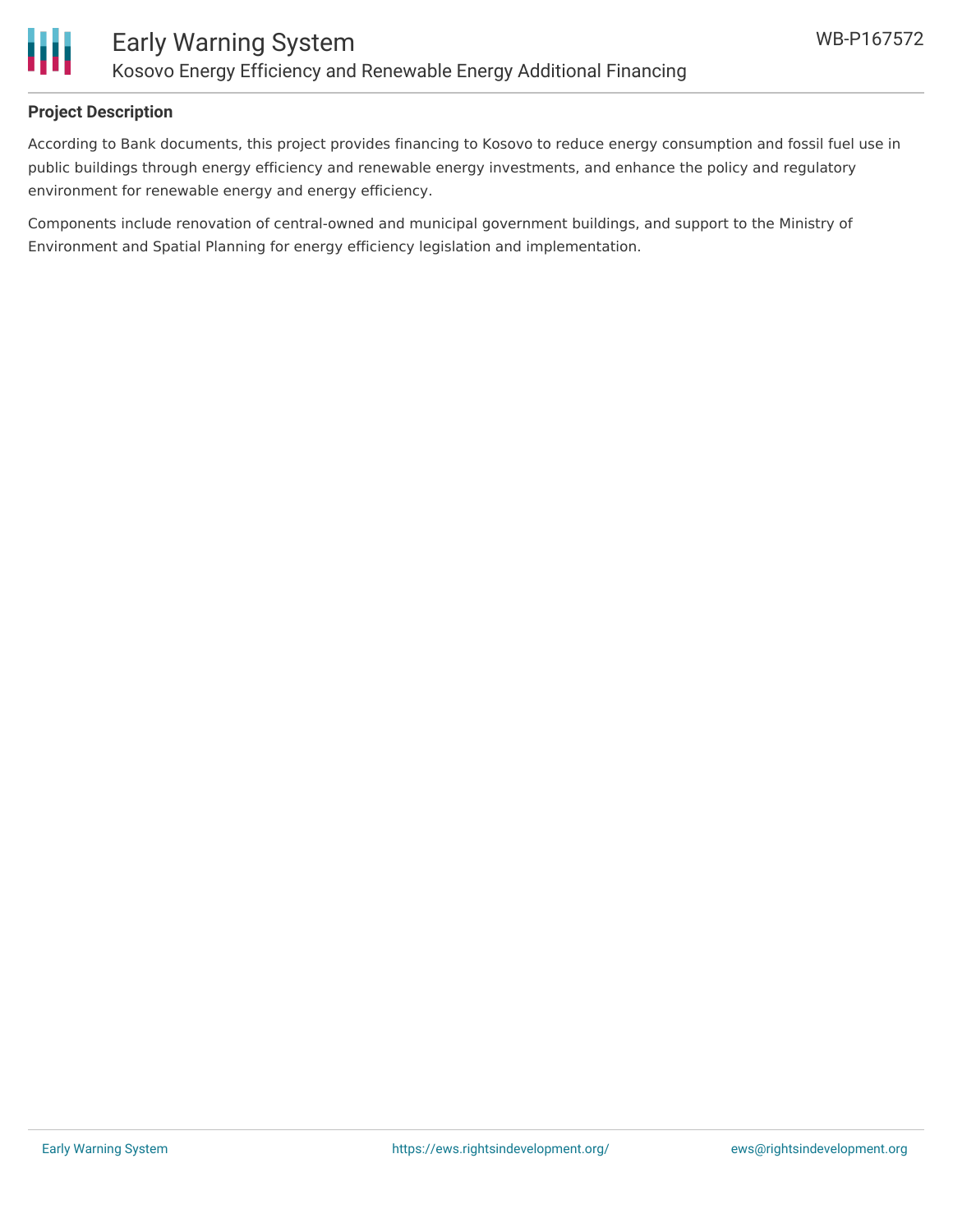

# **Investment Description**

World Bank (WB)

The funding for this project comes from the European Commission Development Fund.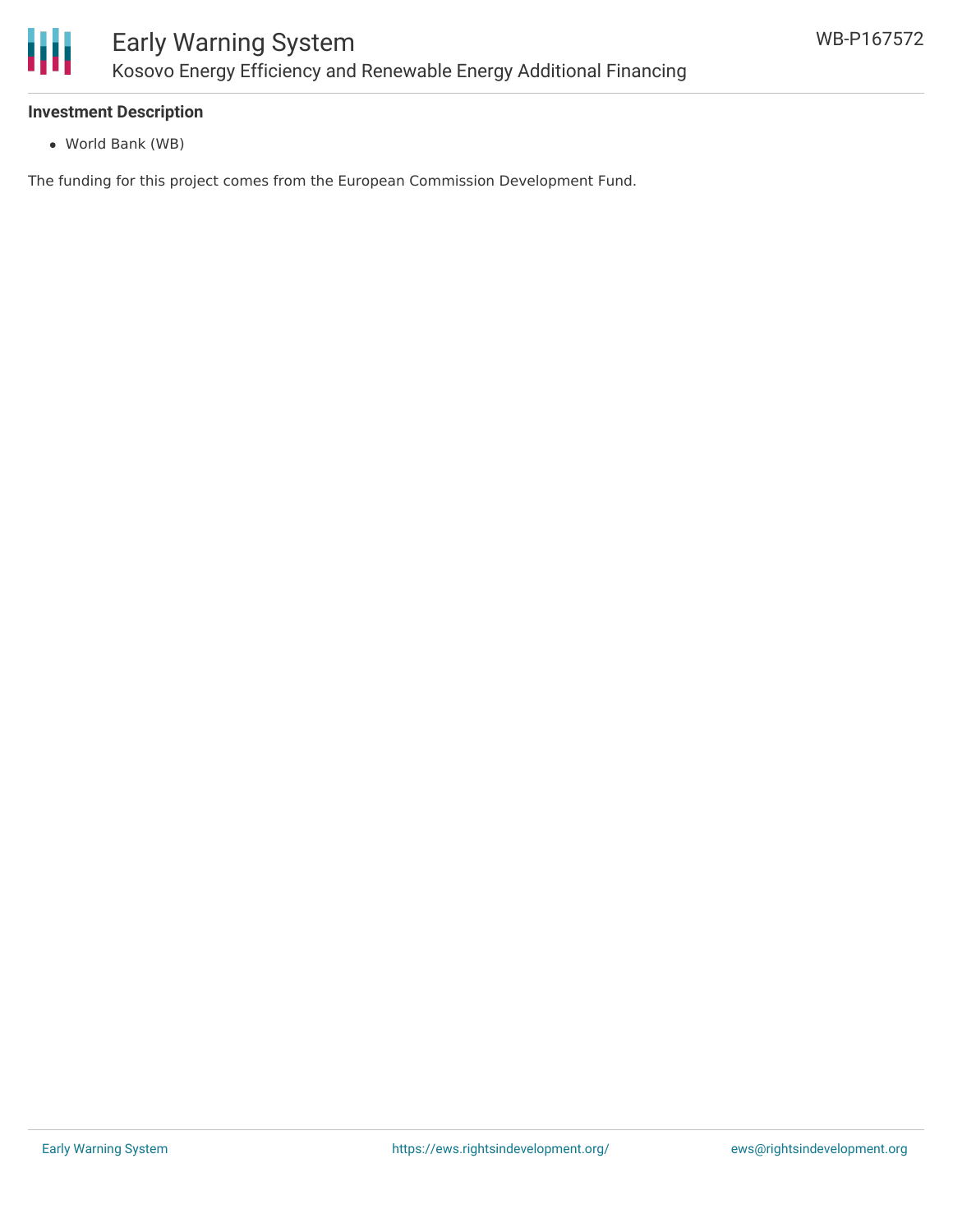

# **Contact Information**

**World Bank**

Jasneet Singh Lead Energy Specialist

Rhedon Begolli Senior Energy Specialist

#### **Implementing Agencies**

Kosovo Energy Efficiency Agency Arsim Kuliqi Chief Executive Officer [Arsim.Kuliqi@rks-gov.net](mailto:Arsim.Kuliqi@rks-gov.net)

Kosovo Energy Efficiency Fund

# **ACCOUNTABILITY MECHANISM OF WORLD BANK**

The World Bank Inspection Panel is the independent complaint mechanism and fact-finding body for people who believe they are likely to be, or have been, adversely affected by a World Bank-financed project. If you submit a complaint to the Inspection Panel, they may investigate to assess whether the World Bank is following its own policies and procedures for preventing harm to people or the environment. You can contact the Inspection Panel or submit a complaint by emailing ipanel@worldbank.org. You can learn more about the Inspection Panel and how to file a complaint at: http://ewebapps.worldbank.org/apps/ip/Pages/Home.aspx.